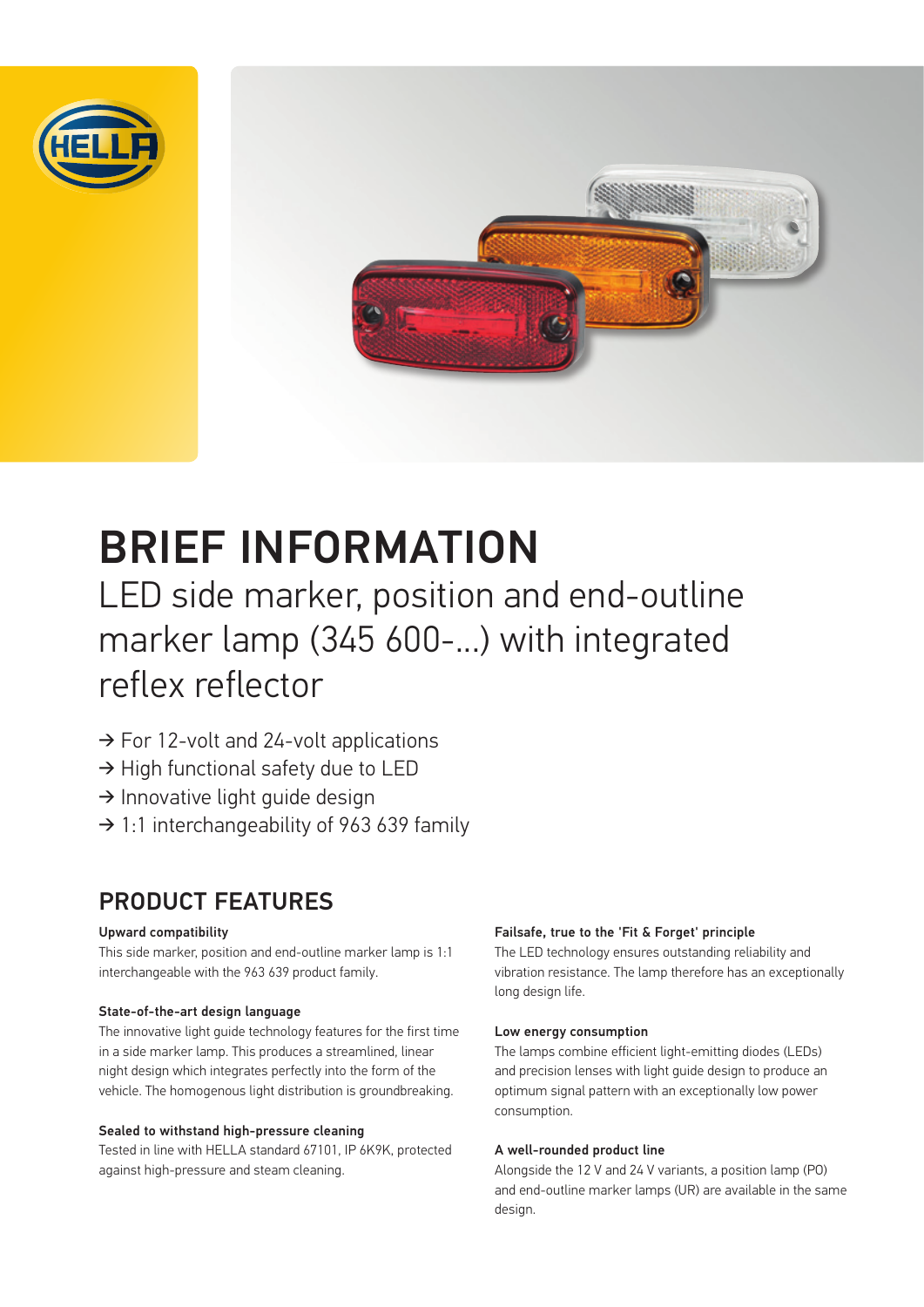# LED LIGHTING TECHNOLOGY

#### As a leading innovator in the field of automotive original equipment, HELLA sets standards:

#### Extremely low energy consumption

By combining efficient light-emitting diodes (LEDs) and precision optics, HELLA lights achieve the statutory light distribution with 85% less power consumption compared to bulbs!

#### No light-source replacement, no maintenance and extremely long service life due to optimum thermal management.

To increase light service life, the components are arranged optimized for temperature. This prevents overheating of the LEDs at extremely high temperatures. This thermal management maximizes the design life. The design life of the LEDs corresponds to that of the vehicle (depending on the operating temperature).

### APPEALING NIGHT DESIGN



The innovative light guide optics produce a light line. In all side marker, position and end-outline marker lamp functions, this combines convincing, linear design with optimum visibility.

### THE VERY LATEST PRODUCTION TECHNOLOGY

#### Quality by conviction

We work on our processes and technologies every day. This is effectively ensured by continuous further development of our manufacturing processes and production methods. Our HELLA standards reflect our underlying quality-oriented approach. This expectation is therefore reflected in every product.

#### Process reliability

Fully automated production guarantees outstanding quality in terms of air-tightness and fault rate. Our processes have been established across the entire production process. Our experience demonstrates: "only those who have their processes under control can guarantee high performance at all times".

### DESIGN OF LAMP

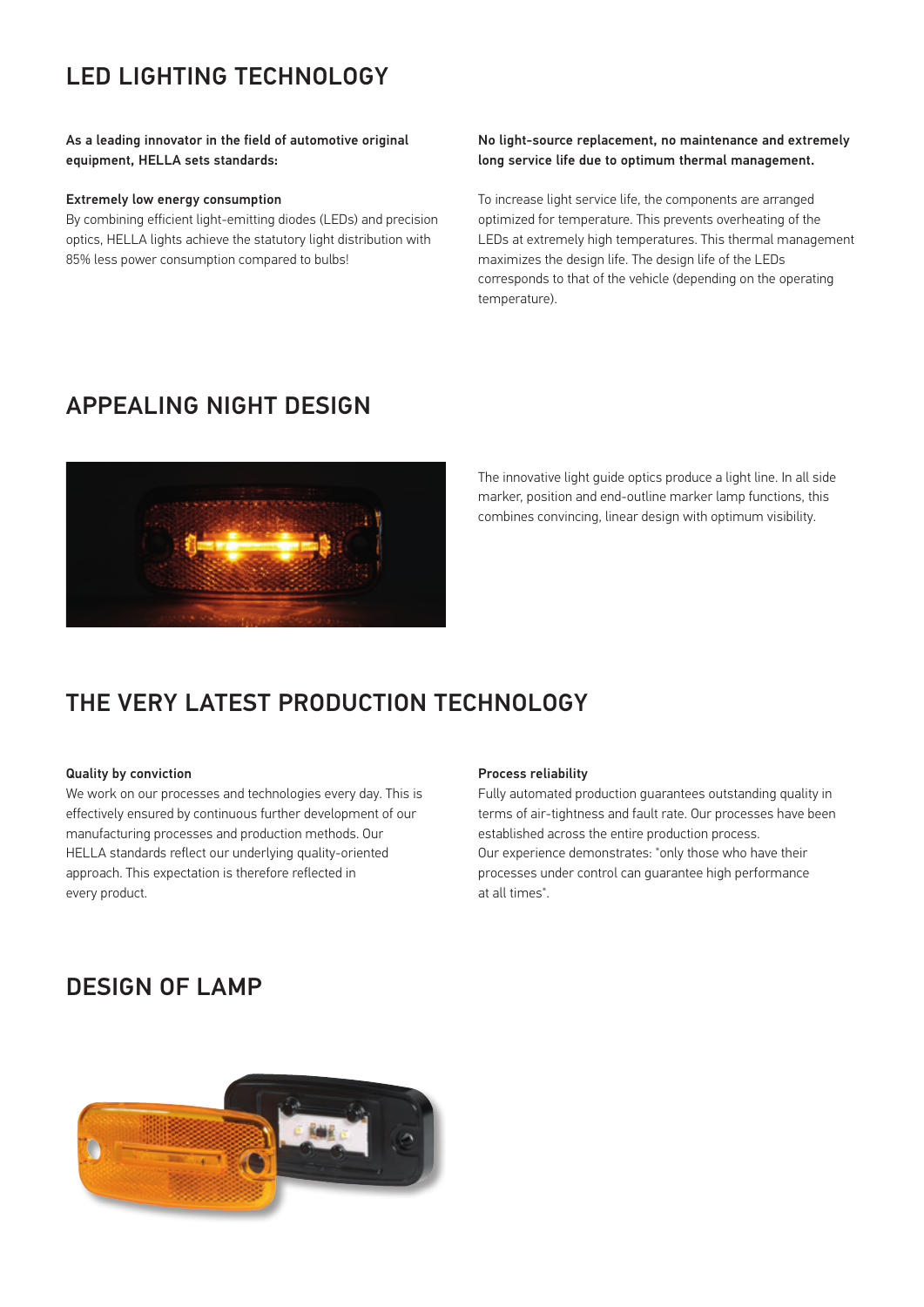# TECHNICAL DETAILS

| <b>Technical Data</b>   |                                                             |
|-------------------------|-------------------------------------------------------------|
| Type approval           | @ 5881                                                      |
| Operating voltage       | 12 V and 24 V                                               |
| EMC approval            | <b>ේ 10R-04 0072</b>                                        |
| <b>Functions</b>        | Position lamp, side marker lamp, end-outline<br>marker lamp |
| Number of LEDs          | $\overline{2}$                                              |
| Power consumption       | 0.6 W / 12 V<br>1.2 W / 24 V                                |
| Dimensions (L x W x H)  | $111.3 \times 51.2 \times 20.9$ mm                          |
| Operational temperature | $-40^{\circ}$ C to $+50^{\circ}$ C                          |
| Protection class        | IP 6K9K                                                     |
| Contacting              | Stripped end / AMP-SUPERSEAL /<br>6.3 mm blade terminal     |
| Assembly                | Screwed through the lamp,<br>5.8 mm hole diameter           |
| Specification           | HN67101 Class 6.3                                           |
| Polarity                | Bipolar polarity reversal protection                        |

#### Dimensional sketch





### APPLICATION EXAMPLES